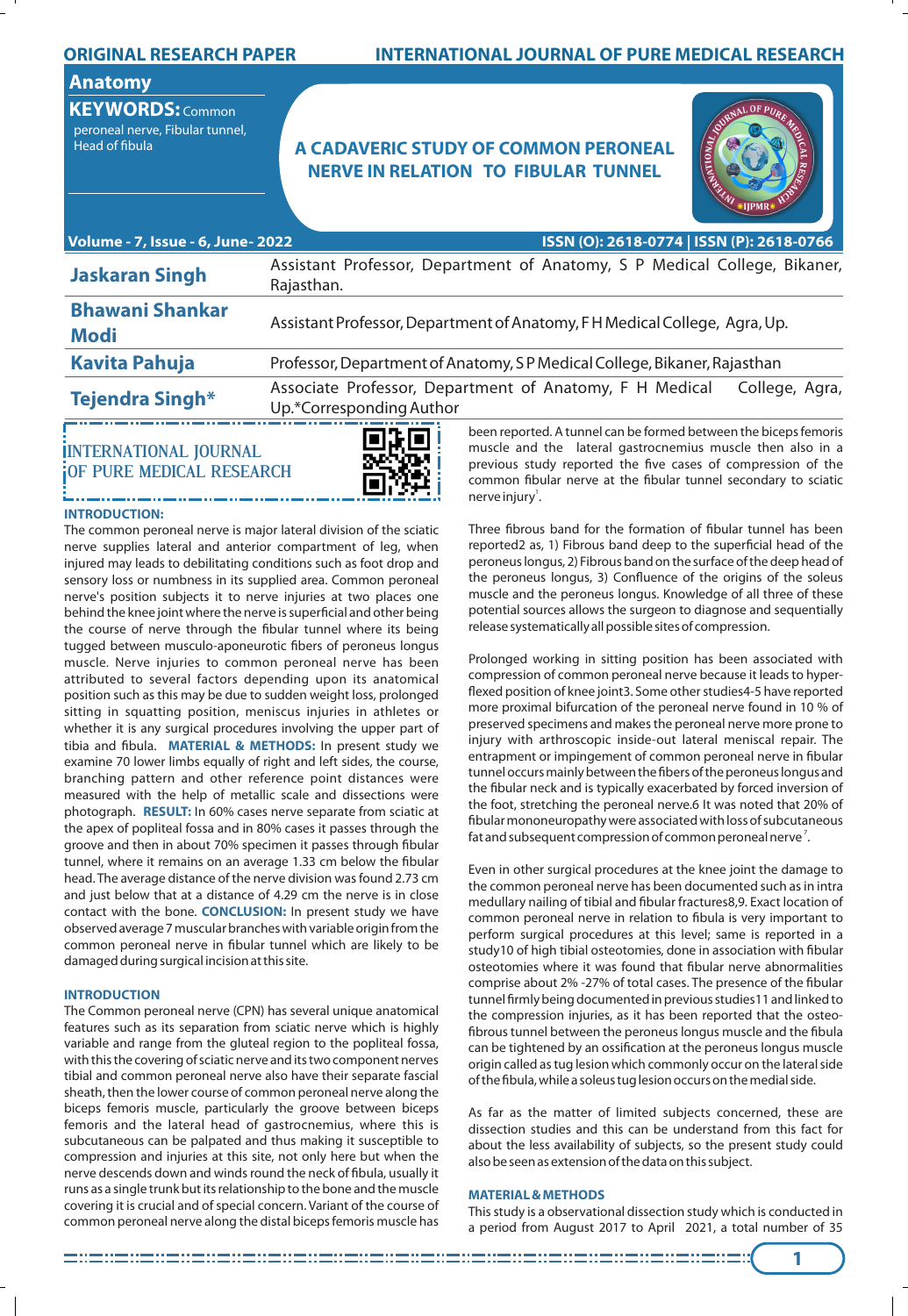# **ORIGINAL RESEARCH PAPER**

formaldehyde embalmed cadavers of unknown age were selected for study from the Department of Anatomy, S P Medical College, Bikaner and F.H. Medical College, Agra. Total 70 Lower limbs (35 from right side and 35 from left side) were dissected during routine undergraduate dissection. The skin and superficial fascia on the lateral and posterior aspects of the limbs was raised from the underlying deep fascia from the junction of the middle and lower thirds of the thigh to the level of the junction of upper third and the middle third of the leg14. After removal of the deep fascia, the contents of the popliteal fossa were cleared. The position of the nerves as it course downward along the lateral boundaries of popliteal fossa varies as it may pass through the groove or below the groove over the fibers of gastrocnemius muscle. The tendon of biceps femoris was then detached from the fibular head and the aponeurotic extension from it onto the lateral surface of peroneus longus muscle incised longitudinally at its attachment with the upper part of the anterior inter-muscular septum. The upper segment of the peroneus longus muscle was reflected upwards to expose the course and branches of the main trunk. (Figure 1)



**Figure 1 showing early division of Common peroneal nerve (CPN) FH- Fibular head, Black arrows-Muscular branches, Red arrow-Articular branch, Brown arrow-Deep peroneal nerve, Blue arrow-Superficial peroneal nerve** 

The further course of the nerve traced between the peroneous longus and extensor digitorum longus muscles. By removing upper segment of the peroneus longus muscle most prominent point on the postero-lateral aspect of the head of the fibula was exposed and cleaned of for the reference point. Reference point:- Most prominent point on the postero-lateral aspect of the head of the fibula. Fibular tunnel:- Musculo-aponeurotic fibrous tunnel deep to the upper most origin of peroneus longus muscle from the neck of bula. Points of concern were marked with the help of pins and then measured with the help of metallic scale calibrated to measure tenth of centimeter (Figure 2).



**FIGURE 2 SHOWING BRANCHING OF COMMON PERONEAL NERVE (CPN) IN FIBULAR TUNNEL FH- FIBULAR HEAD, MB1 & MB2-Muscular branches , AB- Articular branch, DPN-Deep**  peroneal nerve, SPN Superficial peroneal nerve, PL-Peroneus **longus muscle**

Each parameter was measured thrice and the mean was taken as final reading. Non metric parameters were observed and the dissection was photographed. The following observations were made.

1. The origin point of the common peroneal nerve.

**2**

2. The position of the common peroneal nerve (a. In the groove between the biceps femoris insertion and the lateral head of the

gastrocnemius, b. over the insertion of biceps femoris, c. over the lateral head of gastrocnemius.)

3. Course and branching pattern of common peroneal nerve.

4. The distance of the common peroneal nerve as it crosses the lateral aspect of the neck of fibula to be measured.

5. The distance from the reference point (head of fibula) to the origin of the branches of the common peroneal nerve and its two main divisions will be measured.

#### **Statistical methods:-**

All the measurements were taken in centimeters. Frequencies, Mean, Standard Deviations and Percentage were calculated for metric and non-metric parameters by applying standard formula for this.

#### **RESULTS**

For 70 lower limbs (35 right and 35 left) non metric and metric parameters were recorded. The non-metric parameters were .<br>tabulated and presented in table 1.

| Parameters                    |          | Right<br>Side | Left Side | Total |
|-------------------------------|----------|---------------|-----------|-------|
| Division site of CPN in       | Apex     | 21            | 21        | 42    |
| poplitel fossa                | Middle   | 14            | 14        | 28    |
| Position of CPN               | Groove   | 28            | 28        | 56    |
|                               | Below    | 7             | 7         | 14    |
| Branching of CPN in           | Proximal | 17            | 18        | 35    |
| refernce to fibular<br>tunnel | Distal   | 17            | 18        | 35    |
| Presence of Fibrous           | Present  | 28            | 21        | 49    |
| band                          | Absent   | 7             | 14        | 21    |
| CPN-Common<br>peroneal nerve  |          |               |           |       |

#### **TABLE 1 DISTRIBUTION OF CASES FOR DIFFERENT VARIABLES ACCORDING TO SIDE OF LIMB**

For the metric parameters Mean values, Standard deviation and Range are shown in table 2.

#### **TABLE 2 MEAN VALUES AND RANGE OF VARIOUS DISTANCE MEASURED.**

| Paramet                                                                                  | <b>Right Side</b> |                |          |                  | Left Side            |            |      |                              | Total                 |            |                     |                  |
|------------------------------------------------------------------------------------------|-------------------|----------------|----------|------------------|----------------------|------------|------|------------------------------|-----------------------|------------|---------------------|------------------|
| ers                                                                                      | Mean              | <b>SD</b>      | Minimuml | mum              | Maxi Meanl           | SD         |      | Mini   Maxi   Mea<br>mumlmum | n                     | SD         | Mini Max<br>mumlimu | m                |
| Length<br>of CPN                                                                         | $\Omega$          | 11.040 2.47620 | 8.00     | 15.00 11.59 2.67 | 00                   | 310        |      | 8.10 16.00 11.31 2.52        | 50                    | 363        | 8.00                | 16.0<br>$\Omega$ |
| Distance 1.3650 53232<br>of fibular<br>tunnel<br>from<br><b>HOF</b>                      |                   |                | .80      | 2.30             | 1.300<br>$\Omega$    | .611<br>46 | .50  |                              | 2.30 1.332 .558<br>5  | 96         | .50                 | 2.30             |
| Distance 1.3600<br>$\alpha$ f<br>articular<br>branch<br>from<br><b>HOF</b>               |                   | .63631         | .60      | 2.70             | 1.150<br>$\Omega$    | .836<br>99 | .00  | 2.30                         | 1.255.731<br>$\Omega$ | 60         | .00                 | 2.70             |
| Articular 1.7000<br>branch<br>bone<br>contact<br>point<br>distance<br>from<br><b>HOF</b> |                   | .60736         | 1.00     | 2.90             | 1.545<br>$\Omega$    | .636<br>16 | .70  | 2.40                         | 1.622<br>5            | .610<br>54 | .70                 | 2.90             |
| Distance 1.7500<br>first<br>muscula<br>r branch<br>from<br><b>HOF</b>                    |                   | .72303         | .80      | 3.10             | 1.930<br>$\mathbf 0$ | .724<br>26 | 1.00 | 3.20                         | 1.840.710<br>0        | 37         | .80                 | 3.20             |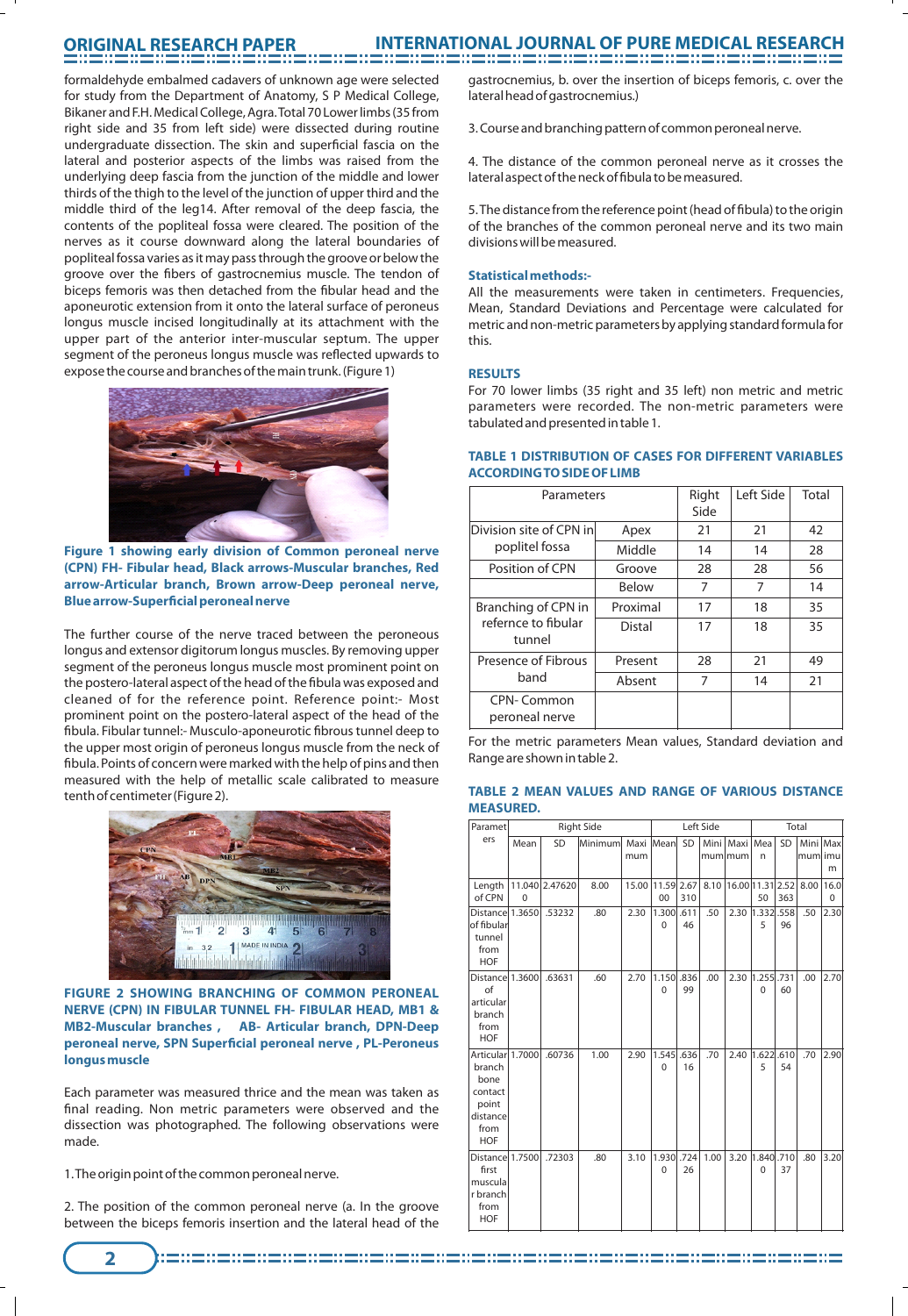# **ORIGINAL RESEARCH PAPER INTERNATIONAL JOURNAL OF PURE MEDICAL RESEARCH**

| Branchin 2.6400 1.25007 |                                                                                 |                | 1.10 | 4.40 | 2.830 1.35 |     | .00  |  | 4.50 2.735 1.27           |     | .00 | 4.50 |
|-------------------------|---------------------------------------------------------------------------------|----------------|------|------|------------|-----|------|--|---------------------------|-----|-----|------|
| q point                 |                                                                                 |                |      |      | $\Omega$   | 405 |      |  | $\Omega$                  | 208 |     |      |
| distance                |                                                                                 |                |      |      |            |     |      |  |                           |     |     |      |
| of CPN                  |                                                                                 |                |      |      |            |     |      |  |                           |     |     |      |
| from                    |                                                                                 |                |      |      |            |     |      |  |                           |     |     |      |
| <b>HOF</b>              |                                                                                 |                |      |      |            |     |      |  |                           |     |     |      |
| Bone                    |                                                                                 | 3.9900 1.40511 | 2.10 | 6.10 | 4.590 1.33 |     | 2.90 |  | 7.00 4.290 1.36 2.10 7.00 |     |     |      |
| contact                 |                                                                                 |                |      |      | O          | 204 |      |  | $\Omega$                  | 763 |     |      |
| point                   |                                                                                 |                |      |      |            |     |      |  |                           |     |     |      |
| distance                |                                                                                 |                |      |      |            |     |      |  |                           |     |     |      |
| of CPN                  |                                                                                 |                |      |      |            |     |      |  |                           |     |     |      |
| from                    |                                                                                 |                |      |      |            |     |      |  |                           |     |     |      |
| <b>HOF</b>              |                                                                                 |                |      |      |            |     |      |  |                           |     |     |      |
|                         | CPN- Common peroneal nerve, HOF- Head of fibula. All values are in centimeters. |                |      |      |            |     |      |  |                           |     |     |      |

We found origin of common peroneal nerve at apex of popliteal fossa in 42 limbs. The divisions of sciatic nerve at middle level were found in 28 limbs. We did not found separation of common peroneal nerve at lower level.

The position of the common peroneal nerve observed in 28 limbs in the groove equally for right and left sides and in 7 limbs below the groove equally in both right and left side. Branching pattern of common peroneal nerve examined as the nerve enters into the bular tunnel. It may enter the tunnel as a single trunk and then branch or may give branches before the tunnel. Common peroneal nerve shows equal distribution for its branching pattern in both groups (branching before and inside the tunnel) as well as both sides. The presence of musculo-aponeuratic fibrous band was examined and it was found in 28 right limbs and in 21 left limbs and found absent in 7 right limbs and in 14 left limbs. Out of total 70 limbs 70% specimen shows the presence of fibrous band.

The mean length of common peroneal nerve was found 11.04±2.47 cm in right side and 11.59±2.67 cm in left side. Mean common peroneal nerve length of pooled data was found 11.31±2.52 cm. The range of the common peroneal nerve length is shown in Table No.1. The mean distance from head of fibula to fibular tunnel was found 1.36±0.53 cm in right side, 1.30±0.61 cm in left side and 1.33±0.55 cm in total number of samples. The mean distance of origin of articular branch was observed 1.36±0.63 cm in right side, 1.15±0.83 cm in left side and 1.25±0.73 cm in total number of samples. The mean distance for bone contact point of articular branch seen as 1.70±0.60 cm in right side, 1.54±0.63 cm in left side and 1.62±0.61 cm in total number of samples.

The median value for total number of muscular branches recorded as 7 in total number of samples. The mean distance of origin of first muscular branch was observed 1.75±0.72 cm in right side, 1.93±0.72 cm in left side and 1.84±0.71 cm in pooled samples. The mean distance of branching point of common peroneal nerve was calculated as 2.64±1.25 cm in right side, 2.83±1.35 cm in left side and 2.73±1.27 cm in pooled samples. The mean distance for bone contact point of common peroneal nerve was observed as 3.99±1.40 cm in right side, 4.59±1.33 cm in left side and 4.29±1.36 cm in total number of samples.

#### **DISCUSSION**

We have observed the origin of common peroneal nerve in reference to its separation from sciatic nerve as whether it divides, at the apex of the popliteal fossa, middle of it or at the lower level of it, because this is relevant to the lower position of the common peroneal nerve in the groove found between biceps femoris and lateral head of gastrocnimeus, which is the site where the nerve lies subcutaneous and only protected through a thick fatty sheath. Out of total 70 limbs, we found origin of common peroneal nerve at apex in 42 limbs and at middle level in 28 limbs.In most common pattern of Sciatic nerve it passes out through greater sciatic foramen below piriformis and divides at the apex of the popliteal fossa (85-89 %)15. As the nerve enters the fibular tunnel deep to the muscle fibers of peroneus longus muscle the mean distance of the entry point from head of fibula was found 1.33±0.55 cm. This is useful in deciding site of incision for decompression of the nerve at this location as this is also advised by previously to make a 3 to 5cm oblique incision parallel to the course of the nerve over the neck of the fibula

posterior to the lateral compartment12,13.

In our observations common peroneal nerve shows equal distribution for its branching pattern in both groups (branching before and inside the tunnel) as well as both sides. It may enter the tunnel as a single trunk and then branch or may give branches before the tunnel. In typical pattern the first branch to observe is articular branch after which nerve divided into its two main divisions, however the branching pattern is variable, the mean distance of articular branch from the head of fibula was measured as 1.25±0.73 cm which is less than previously reported6, though not directly but the distance from head to the fibular tunnel. As we seen the nerve may branch before the tunnel so the less distance of articular branch from head can be understand as an important fact for surgical procedures. Articular branch through its course becomes almost horizontal posterior to the neck of fibula at this level the nerve was closely applied to the bone hence the bone contact point of articular branch was measured to calculate the mean distance from head of fibula, the mean distance was found as 1.62 cm.

#### **CONCLUSION:**

In the present study this has been observed that common peroneal nerve most commonly separates from sciatic nerve near the apex of popliteal fossa and it descends along the medial border of biceps femoris muscle where a groove is formed and in most of cases nerve run through the groove being superficial and only protected by a subcutaneous fatty sheath. The presence of the fibular tunnel is invariably accepted and its role in compression. injuries undoubtedly attributed to tug lesions deep to peroneus longus muscle. The presence of fibular tunnel has also been confirmed in the present study. The branching pattern of common peroneal nerve is not so variable and the nerve takes almost constant course in relation to neck of fibula however its distances from fibular head as we found 4.29 cm where it comes in contact with bone and 2.73 cm where it branches are slightly higher as compare to previous studies thus the measurements can be used as reference point for studied region while performing surgical procedures. Our findings with slight deviation otherwise coincided with the previously reported works, only being extended to some level as we found average seven muscular branches at this level and position of articular branch assessed. More work on a larger sample size is required to access the position and number of muscular branches in bular tunnel from common peroneal nerve as we have observed more variations on this part of the nerve.

#### **BIBLIOGRAPHY**

- 1. WANG YZ, MA GW, LIU QM (2002) Treatment of common fibular nerve secondary compression syndrome. Zhongguo Xiu Fu Chong Jian Wai KeZa Zhi, May; 16(Pt 3): 166-7.
- 2. DELLON AL, EBMER J, SWIER P (2002) Anatomic variations related to decompression of the common peroneal nerve at the fibular head. Ann Plast Surg, 48:30-34.
- 3. SANDHU HS, SANDHEY BS (1976) Occuptional compression of the common peroneal nerve at the neck of the fibula. Aust N Z J Surg, May; 46(Pt 2): 160-3.
- 4. JURIST KA, GREENE PW 3rd, SHIRKHODA A (1989) Peroneal nerve dysfunction as a complication of lateral meniscus repair: a case report and anatomic dissection. Arthroscopy, 5(Pt 2):141–147.
- 5. DEUTSCH A, WYZYKOWSKI RJ, VICTOROFF BN (1999) Evaluation of the anatomy of the common peroneal nerve. Defining nerve-at-risk in arthroscopically assisted lateral meniscus repair. Am J Sports Med, 27(Pt 1):10–15.
- 6. RYAN W, MAHONY N, DELANEY M, O'BRIEN M, MURRAY P (2003) Relationship of the common peroneal nerve and its branches to the head and neck of the fibula. Clin Anat, 16(Pt 6):501–505.
- 7. CRUZ-MARTINEZ A, ARPA J, PALAU F (2000) Peroneal neuropathy after weight loss. J Peripher Nerv Syst, 5:101–5.
- 8. SATKU K, WEE JT, KUMAR VP, ONG B, PHO RW (1992) The dropped big toe. Ann Acad Med Singapore, 21:222-5.
- 9. ROBINSON CM, O'DONNELL J, WILL E, KEATING JF (1999) Dropped hallux after the intramedullary nailing of tibial fractures. J Bone Joint Surg Br, 81:481-4.
- 10. AYDOGDU S, CULLU E, ARAC N (2000) Prolonged peroneal nerve dysfunction after high tibial osteotomy: pre- and postoperative electrophysiological study. Knee Surg Sports Traumatol Arthrosc, 8:305–8.
- 11. TEHRANZADEH J (1987) The spectrum of avulsion and avulsion-likeinjuries of the musculoskeletal system. Radiographics, 7(Pt 5):945–74.
- 12. PALEY D (2005) Principles of Deformity Correction. 1st ed, Corr. 3rd 15 printing.Rev ed. Berlin, Springer-Verlag, 19.
- 13. NOGUEIRA MP, PEREIRA CAM, HERNANDEZ AJ (2003) Biomechanical Study of the Tension of the Fibular Nerve and the Importance of Its Surgical Decompression in Lower Limb Deformity Correction—A Cadaver Study. Limb Lengthening and

**3**